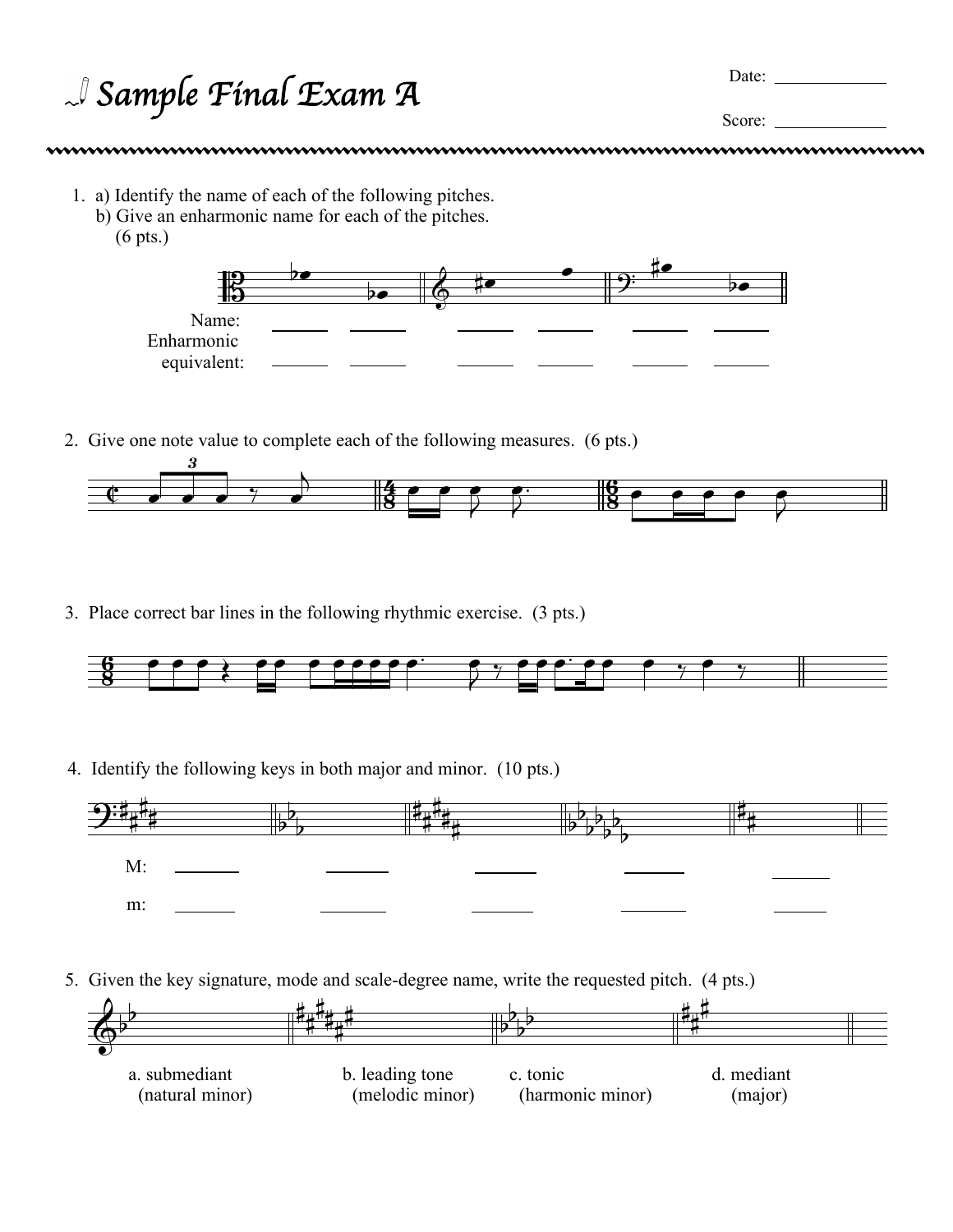## *Introduction to Music Theory/Sample Final Exam A*

6. Write key signatures and ascending scales as indicated. (6 pts.)



c. Parallel minor (melodic) of G major:

## **Melody A:**





```
Melody C:
```


Answer the questions below. They refer to the three melodies found above (A, B, C). (6 pts.)

- 7. Which melody is the slowest?
- 8. Which melody does not have sixteenth notes?
- 9. Which melody is based on the harmonic minor scale?
- 10. Which melody is based on the octatonic scale?
- 11. Which melody has a diminuendo?
- 12. Which melody is repeated?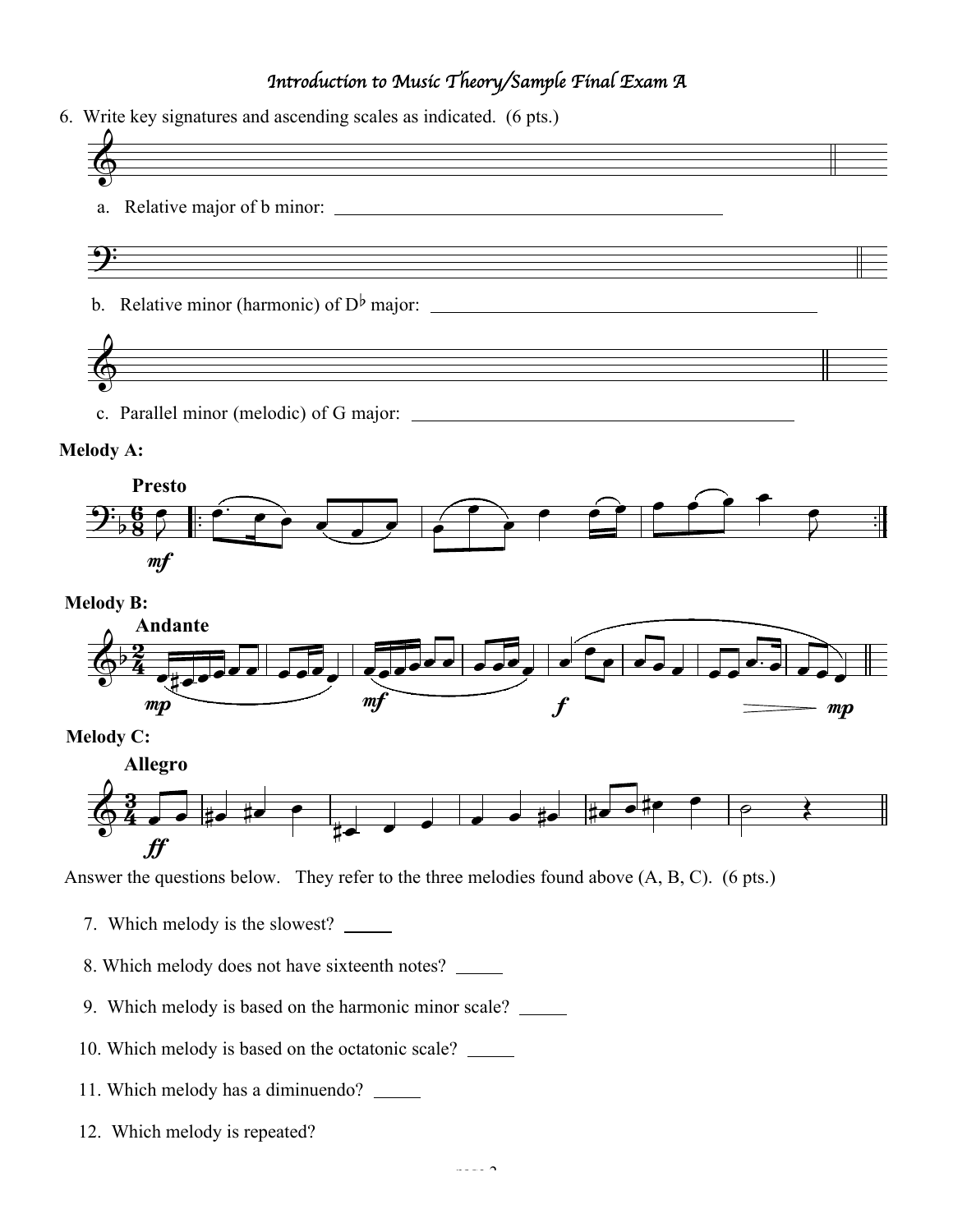## *Introduction to Music Theory/Sample Final Exam A*

- $\overline{\mathbf{e}}$  $\Phi$  $\overline{\bullet}$  $\overline{p_{\bigoplus}}$  $\overline{\bullet}$   $\overline{\bullet}$   $\overline{\bullet}$   $\overline{\bullet}$   $\overline{\bullet}$   $\overline{\circ}$
- 13. Identify the following intervals by number size and quality: (5 pts.)

14. Write the following intervals *above* the given pitch. (5 pts.)



15. Write the following intervals *below* the given pitch. (5 pts.)



16. Identify the following triads by quality (M, m, dim., aug.). (6 pts.)



17. Identify the following 7th chords by quality  $(M, m, Mm, \degree, \degree)$ . (6 pts.)